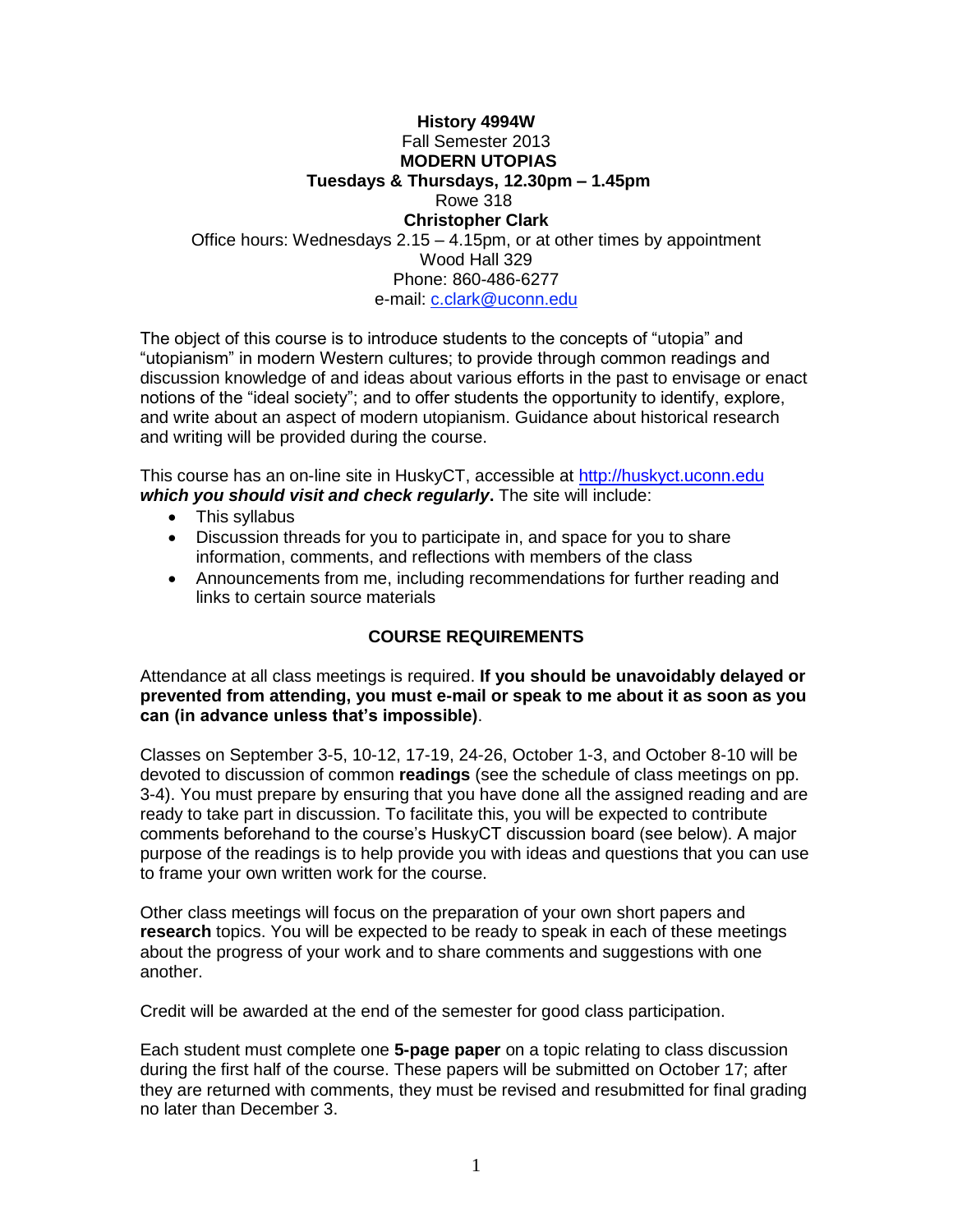Early in the semester each of you will identify and obtain approval from me for a topic to be the subject of a **20-page research paper**. Guidance on research methods and on the preparation of the paper will be provided. You must submit a draft version of this paper no later than November 14. You will receive comments on the draft. You will also each give a 5-minute presentation of your topic in class on November 19 or 21, or December 3 or 5, and submit a final version of the paper for grading no later than the date and time (to be announced) that will be designated as the Final Examination period for this course. **Papers must be on the approved topic**; any change in paper topic must be discussed with me and approved in advance.

## **Preparing for classes**

Seven books are required for the course, and can be obtained from the UConn Co-op:

- Thomas More, *Utopia* (1516; Penguin Classics Edition, 2012), translated by Dominic Baker-Smith ISBN: 978-0141442327 -- the book that brought you "utopia"
- Spencer Klaw, *Without Sin: The Life and Death of the Oneida Community* (Penguin Books, 1994) ISBN: 978-0140239300 – a classic study of an American communal society
- Edward Bellamy, *Looking Backward, 2000-1887* (1888; Dover Thrift Editions, 1996) ISBN: 978-0486290386 – the most important American utopian novel
- Greg Grandin, *Fordlandia: The Rise and Fall of Henry Ford's Forgotten Jungle City* (Picador, 2010) ISBN: 978-0312429621 – how many "utopias" can you spot?
- Roberta Price, *Huerfano: A Memoir of Life in the Counterculture* (University of Massachusetts Press, 2006) ISBN: 978-1558495739 – the best autobiographical account of the 1960s-1970s counterculture
- Marge Piercy, *Woman on the Edge of Time* (Fawcett, 1985) ISBN: 978-0449210826  $-$  a late-20<sup>th</sup> century classic
- Mary Lynn Rampolla, *A Pocket Guide to Writing in History*, 7th Edition (Bedford/St Martin's, 2012) ISBN: 978-0312610418 – to refer to for all sorts of matters that you'll encounter

Before the first of each pair of readings classes (marked \* in the class schedule below) you must post to the HuskyCT site a comment, at least 250 words long, about the topic to be discussed. You are free to choose what form your comment takes – you may, for instance, list points you want to have discussed in class, suggest questions that occur to you from the reading, or comment on a particular author's interpretation of an issue – but you must contribute something *by no later than 8.00 am on the morning the class meets*. Timely participation in these discussion threads is a requirement, and will count towards the class participation element of the final course grade.

#### **Grades**

Final grades will be based on the revised 5-page paper (20%), the draft 20-page paper (10%), the revised 20-page paper (40%), and class participation (30%). Failure to submit any piece of required work will be penalized by a reduction in the final course grade.

Grade **"A"** is for work of very high quality, demonstrating an accurate and insightful understanding of the topic; that states and develops a coherent line of argument which is well supported by evidence and attentive to historical context; and that is well written and free of major spelling or grammatical errors;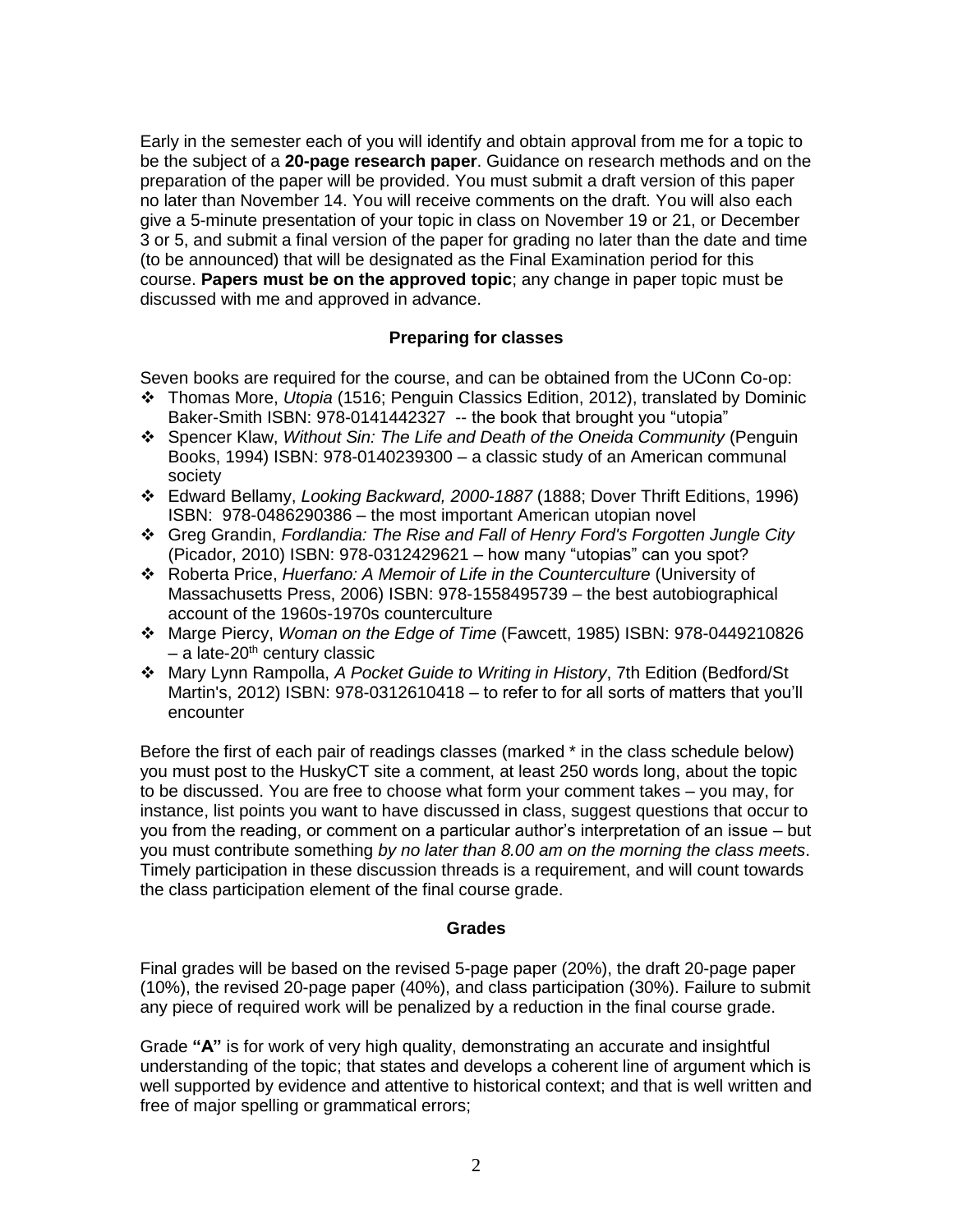**"B"** is awarded for good-quality work that demonstrates an accurate understanding of the topic, develops a clearly identifiable line of argument, adequately supported by evidence and grasp of historical context, and is organized into coherent paragraphs and complete sentences with few errors of spelling or grammar;

**"C"** is for mediocre work that fulfils the requirements of the assignment, but is superficial or simplistic, shows incomplete understanding of the topic or of the historical context, or is poorly written or poorly organized;

**"D"** is for poor-quality work that falls short of fulfilling the requirements of the assignment because it lacks understanding, fails to attempt to make an argument, or is badly written or organized;

**"F"** is for work that demonstrates ignorance of the topic, or that is in any way plagiarized.

## **A warning about plagiarism**

Academic misconduct is a violation of the University of Connecticut's Student Code and will not be tolerated. Misconduct includes plagiarism or having someone else do your academic work. Penalties range from an F for an individual piece of work to an F for the course according to the seriousness of an offense.

Plagiarism in written work consists of presenting someone else's words as if they were your own. We check submitted papers to ensure that this has not happened. You must read Rampolla, chapter 6, which offers a good discussion of how to avoid plagiarism (something that can be committed unintentionally as well as deliberately). If you have any doubts or questions about how you should proceed, ask me.

## **SCHEDULE OF CLASS MEETINGS**

 $*$  = HuskyCT posting required by 8am that morning

| August 27          | Introduction to the course                                                                                                                                     |
|--------------------|----------------------------------------------------------------------------------------------------------------------------------------------------------------|
| August 29          | <b>Discussion of paper topics</b>                                                                                                                              |
| September *3 & 5   | The idea of "utopia"<br>Read Thomas More, Utopia, in its entirely, and be<br>prepared to discuss it                                                            |
| September *10 & 12 | American "utopian communities"<br>Read Klaw, Without Sin, in its entirety, and be prepared to<br>discuss it<br>Preliminary discussion of research paper topics |
| September *17 & 19 | <b>Edward Bellamy's Looking Backward</b><br>Read all of Bellamy, Looking Backward                                                                              |